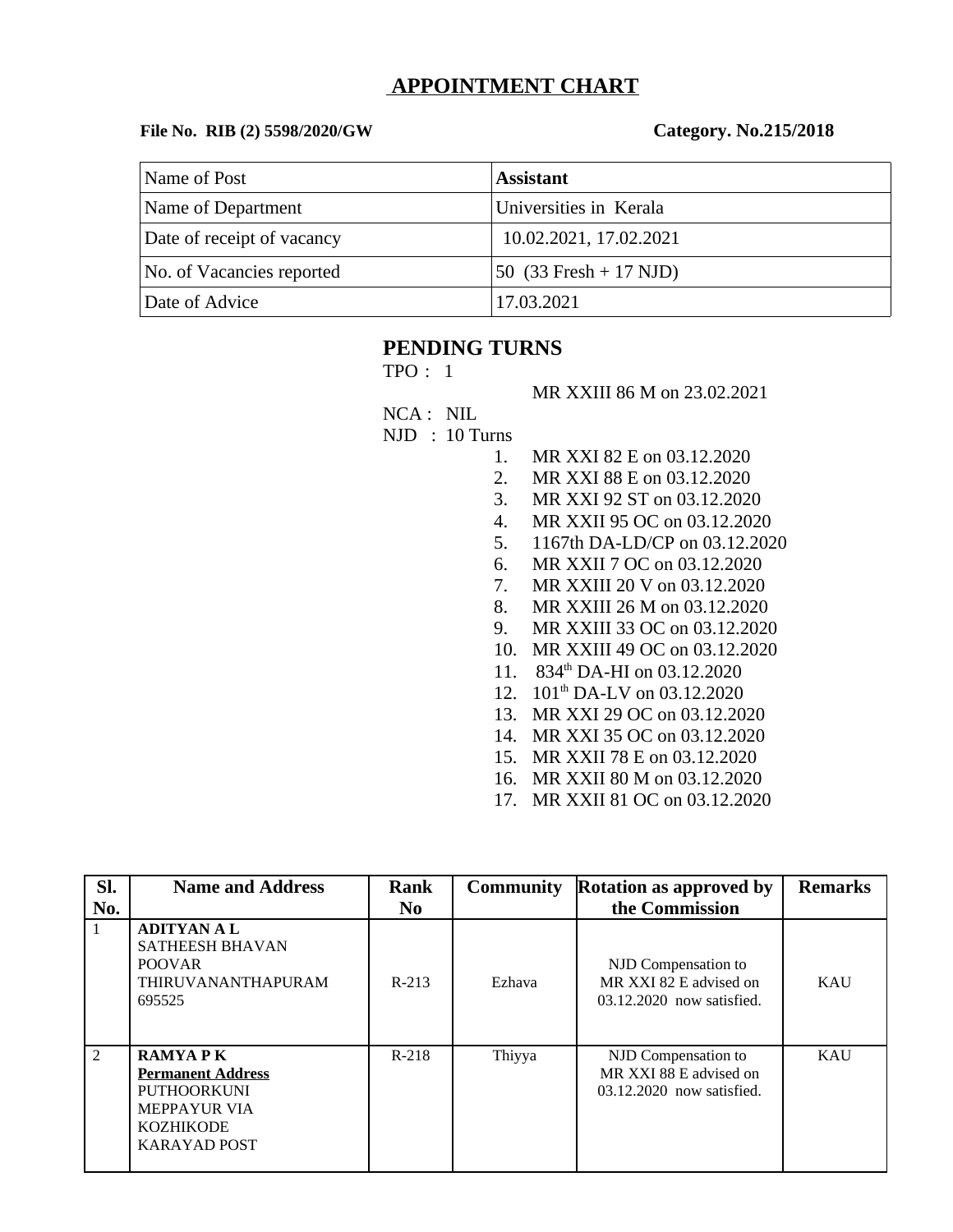|                  | <b>Communication Address</b><br>THEKKUMMAL<br><b>MEPPAYUR VIA</b><br><b>KALPATHUR POST</b><br><b>KOZHIKODE</b><br>(Thiyya)                    |                         |                                 |                                                                               |              |
|------------------|-----------------------------------------------------------------------------------------------------------------------------------------------|-------------------------|---------------------------------|-------------------------------------------------------------------------------|--------------|
| 3                | <b>SUDHAKC</b><br>KUNDARAMOOLA HOUSE<br>MANANTHAVADY<br>KUNNAMANGALAM,<br>WAYANAD 670645                                                      | $R-7$ S/L-<br><b>ST</b> | ST - Kurichiyan                 | NJD Compensation to MR<br>XXI 92 ST advised on<br>03.12.2020 now satisfied.   | <b>KAU</b>   |
| $\overline{4}$   | <b>JEFFIN K DEVASIA</b><br>KALATHIPARAMBIL<br><b>VAIKOM</b><br>KOTTAYAM 686141                                                                | $R-200$                 |                                 | NJD Compensation to<br>MR XXII 95 OC advised on<br>03.12.2020 now satisfied.  | <b>KUFOS</b> |
| 5                | <b>FOUSIYA KADAMBOTT</b><br>KALATHUPURATH<br>PARANKIMOOCHIKKAL<br>CHAPPANANGADI 676503<br><b>MALAPPURAM</b>                                   | R-3 DA-<br>LD/CP        | DA-LD/CP                        | NJD Compensation to<br>1167th DA-LD advised on<br>03.12.2020 now satisfied.   | <b>KUFOS</b> |
| 6                | <b>VISHNU V</b><br>KITCHU NIVAS,<br>ROCK VALLEY HOUSING<br><b>COMPLEX</b><br><b>SULTHAN BATHERY</b><br>KOLAGAPPARA PO,<br>WAYANAD 673592      | R-201                   | $OBC -$<br>Veluthedathu<br>Nair | NJD Compensation to<br>MR XXIII 7 OC advised on<br>03.12.2020 now satisfied.  | <b>KUFOS</b> |
| $\overline{7}$   | <b>LEENA G KRISHNAN</b><br>MULAKODIMANKAL HOUSE<br>THADIYOOR PO<br>PATHANAMTHITTA 689545                                                      | R-217                   | Viswakarma                      | NJD Compensation to<br>MR XXIII 20 V advised on<br>03.12.2020 now satisfied.  | <b>KUFOS</b> |
| 8                | <b>ROOBIYA P</b><br><b>POOLAKKAL</b><br>KASI ROAD MAMPURAM<br>TIRURANGADI/<br>MALAPPURAM 676306                                               | R-368                   | Mappila                         | NJD Compensation to<br>MR XXIII 26 M advised on<br>03.12.2020 now satisfied.  | <b>KUFOS</b> |
| $\boldsymbol{9}$ | <b>RESHMIA</b><br>MUKKOOD HOUSE<br>KUNDAMKUZHY POST<br>KASARAGOD 671541                                                                       | R-203                   |                                 | NJD Compensation to<br>MR XXIII 33 OC advised on<br>03.12.2020 now satisfied. | <b>KUFOS</b> |
| 10               | <b>HAREESH M</b><br>PARAMKIMAMVILA VEEDU<br><b>KOTTARA</b><br>MEEYANNOOR PO<br><b>KOLLAM 691537</b>                                           | $R-205$                 |                                 | NJD Compensation to<br>MR XXIII 49 OC advised on<br>03.12.2020 now satisfied. | <b>KUFOS</b> |
| 11               | <b>MEHNAZ NAZAR N S</b><br><b>KC HOUSE</b><br><b>THALAVILA</b><br>PC MUKKU PO,<br><b>KALLAMBALAM</b><br>TRIVANDRUM 695605                     | R-385                   | Muslim                          | MR XXIII 86 M TPO on<br>23.02.2021 now satisfied                              | <b>KUFOS</b> |
| 12               | <b>VEENA V</b><br><b>Permanent Address</b><br><b>KESAVAPURATHU</b><br>VADAKKUMTHALA WEST,<br>KARUNAGAPALLY<br>VADAKKUMTHALA<br>KOLLAM -690536 | R-219                   | Ezhava                          | MR XXIV 3 OC                                                                  | <b>KUFOS</b> |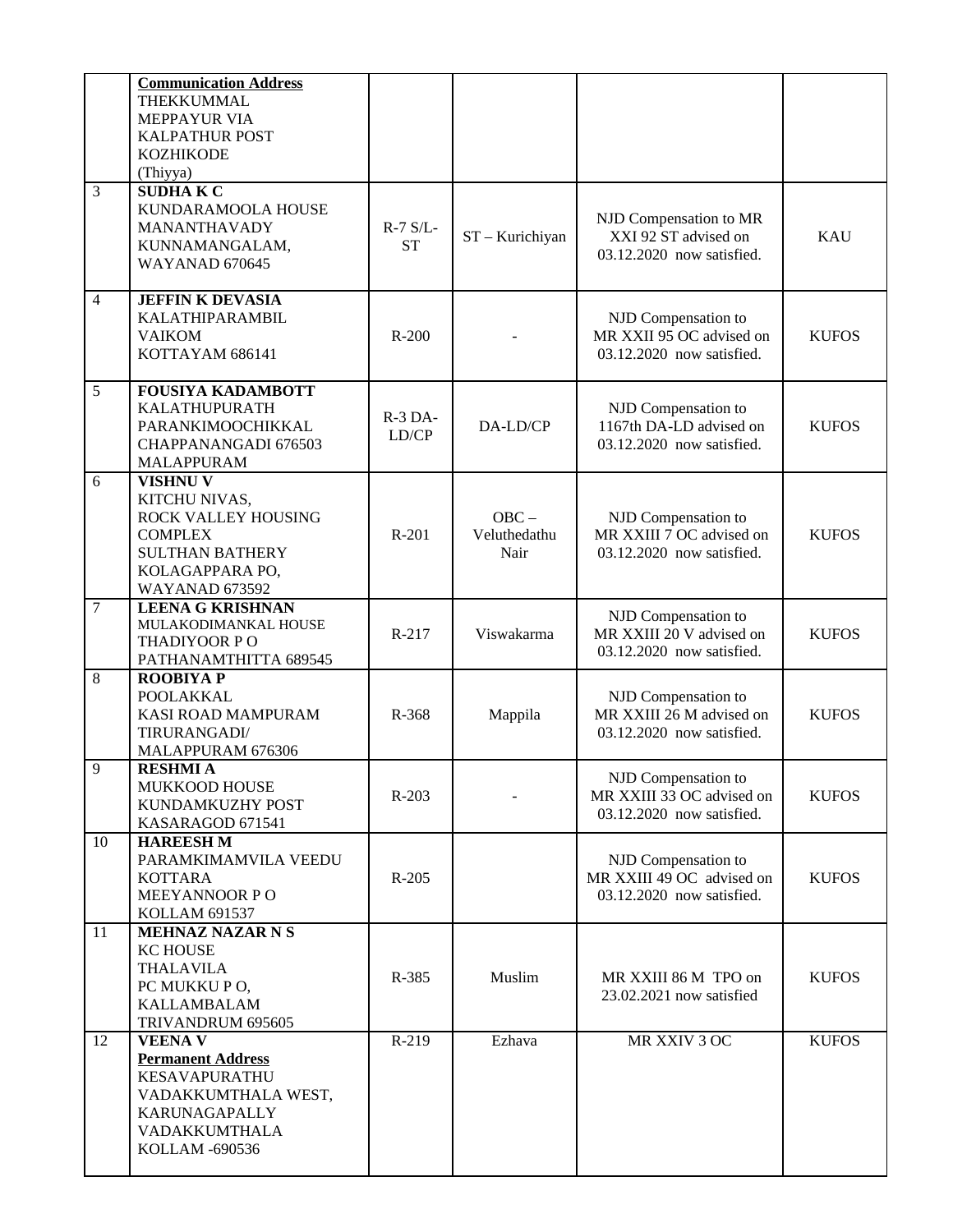|    | <b>Communication Address</b> |            |                        |                 |              |
|----|------------------------------|------------|------------------------|-----------------|--------------|
|    | <b>GIREESH BHAVAN</b>        |            |                        |                 |              |
|    | ADINADU-                     |            |                        |                 |              |
|    | KARUNAGAPPALLY,              |            |                        |                 |              |
|    | KATTILKADAVU                 |            |                        |                 |              |
|    | KOLLAM -690542               |            |                        |                 |              |
| 13 | <b>KRISHNADAS C M</b>        |            |                        |                 |              |
|    | <b>GEETHA BHAVANAM</b>       |            |                        |                 |              |
|    | PALACKAL, THEVALAKKARA       | R-206      |                        | MR XXIII 89 OC  | <b>KUFOS</b> |
|    | PO                           |            |                        |                 |              |
|    | <b>KOLLAM 690524</b>         |            |                        |                 |              |
| 14 | <b>NIBIN MV</b>              |            |                        |                 |              |
|    | MANDOTHVEETTIL HOUSE         |            |                        |                 |              |
|    | PUNNASSERY PO NARIKKUNI      |            |                        |                 |              |
|    | <b>VIA</b>                   | $R-209$    | OBC - Saliya /         | MR XXIII 93 OC  | <b>KUFOS</b> |
|    | <b>PUNNASSERY</b>            |            | <b>Saliyas</b>         |                 |              |
|    | KOZHIKODE 673585             |            |                        |                 |              |
|    |                              |            |                        |                 |              |
| 15 | <b>BASIL K BABU</b>          |            |                        |                 |              |
|    | KOOVACHIRANGARA              |            |                        |                 |              |
|    | <b>VALAKOM</b>               |            |                        |                 |              |
|    | KUNNACKAL PO                 | $R-207$    |                        | MR XXIII 91 OC  | <b>KUFOS</b> |
|    | ERNAKULAM -682316            |            |                        |                 |              |
|    |                              |            |                        |                 |              |
| 16 | PRAJITH K                    |            |                        |                 |              |
|    | <b>Permanent Address</b>     |            |                        |                 |              |
|    | THANNIKKAL HOUSE             |            |                        |                 |              |
|    | PANATHADY PO                 |            |                        |                 |              |
|    | RAJAPURAM(VIA)               |            |                        |                 |              |
|    | KASARGOD 671532              | $R-8 S/L-$ |                        |                 |              |
|    |                              | <b>ST</b>  | ST-Marati              | MR XXIII 92 ST  | <b>KUFOS</b> |
|    | <b>Communication Address</b> |            |                        |                 |              |
|    | KOYATHADUKKAM                |            |                        |                 |              |
|    | <b>BALANTHODE</b>            |            |                        |                 |              |
|    | CHAMUNDIKUNNU                |            |                        |                 |              |
|    | <b>KASARGOD</b>              |            |                        |                 |              |
|    |                              |            |                        |                 |              |
| 17 | <b>VEENAKM</b>               |            |                        |                 |              |
|    | KOTTARAPARAMBU               |            |                        |                 |              |
|    | PUZHAVATHU,                  | $R-215$    | OBC - Velaans          | MR XXIII 99 OC  | MG           |
|    | <b>CHANGANACHERRY PO</b>     |            | (Velaar)               |                 |              |
|    | KOTTAYAM 686101              |            |                        |                 |              |
| 18 | <b>MANOJ J</b>               |            |                        |                 |              |
|    | MARAKKANTE THOTTAM           |            |                        |                 |              |
|    | <b>KOCHUTHURA</b>            |            |                        |                 |              |
|    | PUTHIYATHURA,                | R-734      | <b>Latin Catholics</b> | MR XXIII 94 LC  | MG           |
|    | THIRUVANANTHAPURAM           |            |                        |                 |              |
|    | 695526                       |            |                        |                 |              |
| 19 | <b>HARIPRASAD S</b>          |            |                        |                 |              |
|    | HARIPRASADAM                 |            |                        |                 |              |
|    | KRISHNANKUNNU                |            |                        |                 |              |
|    | MALACKAL PO MADAVOOR         | $R-210$    |                        | MR XXIII 95 OC  | MG           |
|    | PALLICKAL,                   |            |                        |                 |              |
|    | THIRUVANANTHAPURAM           |            |                        |                 |              |
|    | $-695602$                    |            |                        |                 |              |
| 20 | <b>SARATH PS</b>             | $R-4$ DA-  | DA-LD/CP               | 1267th DA-LD/CP | MG           |
|    | <b>Permanent Address</b>     | LD         |                        |                 |              |
|    | 351                          |            |                        |                 |              |
|    | <b>NILAMEL</b>               |            |                        |                 |              |
|    | KOLLAM 691535                |            |                        |                 |              |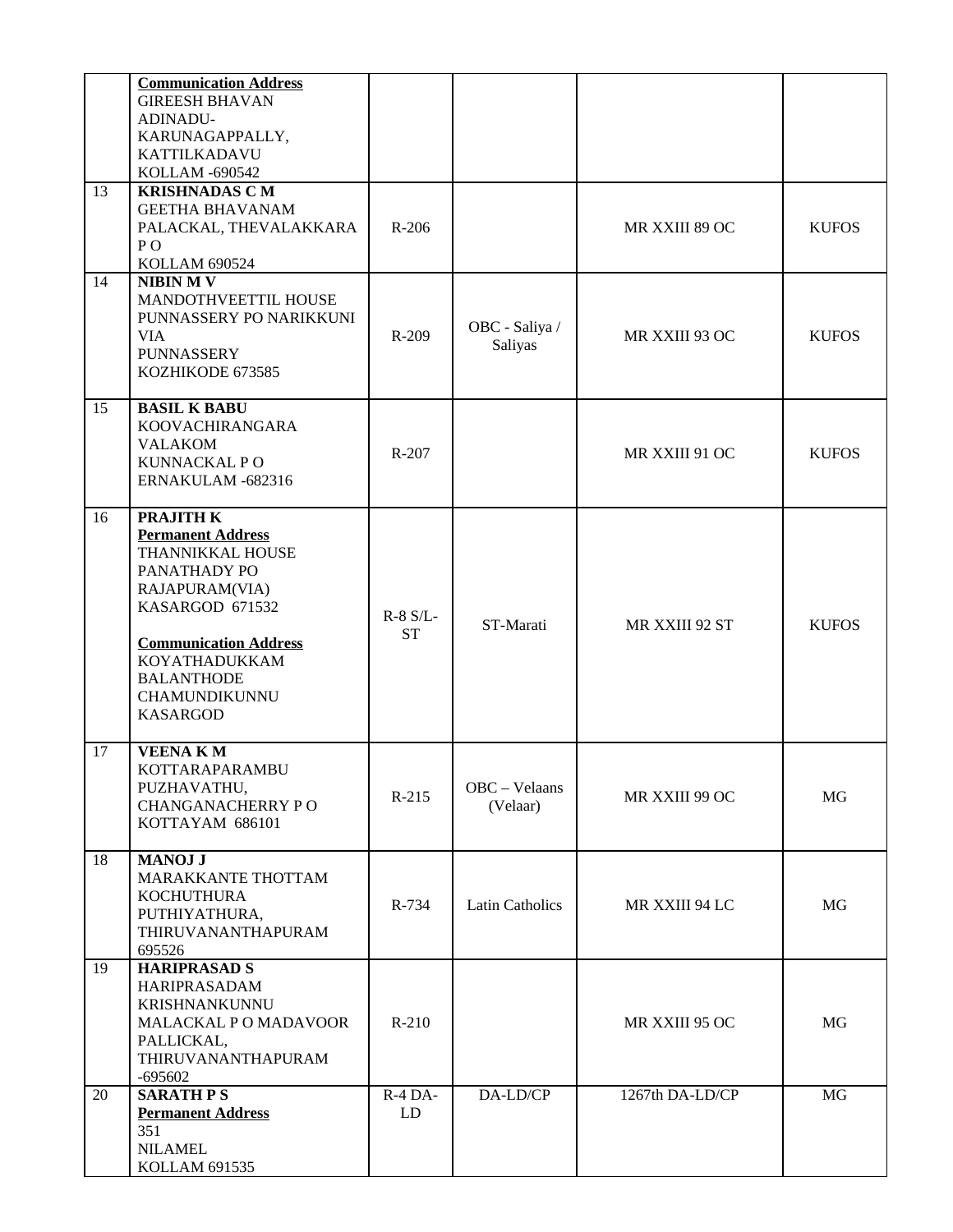|    | <b>Communication Address</b><br><b>SANKAR NIVAS</b><br>KAITHAKUZHY<br><b>NILAMEL</b><br><b>KOLLAM 691535</b>                                                                             |                 |                           |                |    |
|----|------------------------------------------------------------------------------------------------------------------------------------------------------------------------------------------|-----------------|---------------------------|----------------|----|
| 21 | <b>SHAMILA V A</b><br>VATTAPARAMBIL HOUSE<br><b>VAZHAKODE</b><br>MULLURKARA<br><b>THRISSUR 680583</b>                                                                                    | R-387           | Muslim                    | MR XXIII 96 M  | MG |
| 22 | <b>VISHNUPM</b><br><b>Permanent Address</b><br>32<br>THILLANGERI<br><b>KANNUR 670702</b><br><b>Communication Address</b><br><b>KALATHIL VEEDU</b><br>THILLANGERI<br><b>KANNUR 670702</b> | $R-214$         |                           | MR XXIII 97 OC | MG |
| 23 | <b>AMRUTHARAJ V K</b><br><b>AISWARYA</b><br>VADAKARA<br>KOZHIKODE 673102                                                                                                                 | $R-225$         | Thiyya                    | MR XXIV 7 OC   | MG |
| 24 | <b>JIJITH PK</b><br>KANDATHIL HOUSE, NEAR SS<br><b>KALAMANDIR</b><br><b>NILESHWAR</b><br>KASARGOD 671314                                                                                 | R-222           | $OBC -$<br>Saliya/Saliyas | MR XXIV 5 OC   | MG |
| 25 | <b>ARAVIND C S</b><br><b>HARI NIVAS</b><br><b>VARIYAKARA</b><br>PAVATHIYANVILA<br>PARASSALA<br>TRIVANDRUM 695502                                                                         | R-282           | V - Asari                 | MR XXIII 100 V | MG |
| 26 | <b>VAISAKHPT</b><br>MANGATTUKULANGARA<br><b>CHELEMBRA</b><br>KOLAKKATTUCHALI<br>MALAPPURAM                                                                                               | $R-216$         |                           | MR XXIV 1 OC   | MG |
| 27 | <b>VIDHYA SREE PK</b><br>KRISHNA/369,<br>AKAVAYALKUNI<br><b>KOYILANDY</b><br><b>KADALUR</b><br>KOZHIKODE 673529                                                                          | $R-232$         | Thiyya                    | MR XXIII 88 E  | MG |
| 28 | <b>JEENA KRISHNAN</b><br>PARAYIL HOUSE<br><b>PULIKKAD</b><br>PADIYOOR PO<br><b>KANNUR-670703</b>                                                                                         | R-235           | Ezhava                    | MR XXIII 98 E  | MG |
| 29 | <b>RANJUMOL AV</b><br><b>AKKATHAZHE HOUSE</b><br>504 COLONY<br>PUNCHAVAYAL PO<br>KOTTAYAM 686513                                                                                         | R-14 S/L-<br>SC | SC-Cheramar               | MR XXIV 4 SC   | MG |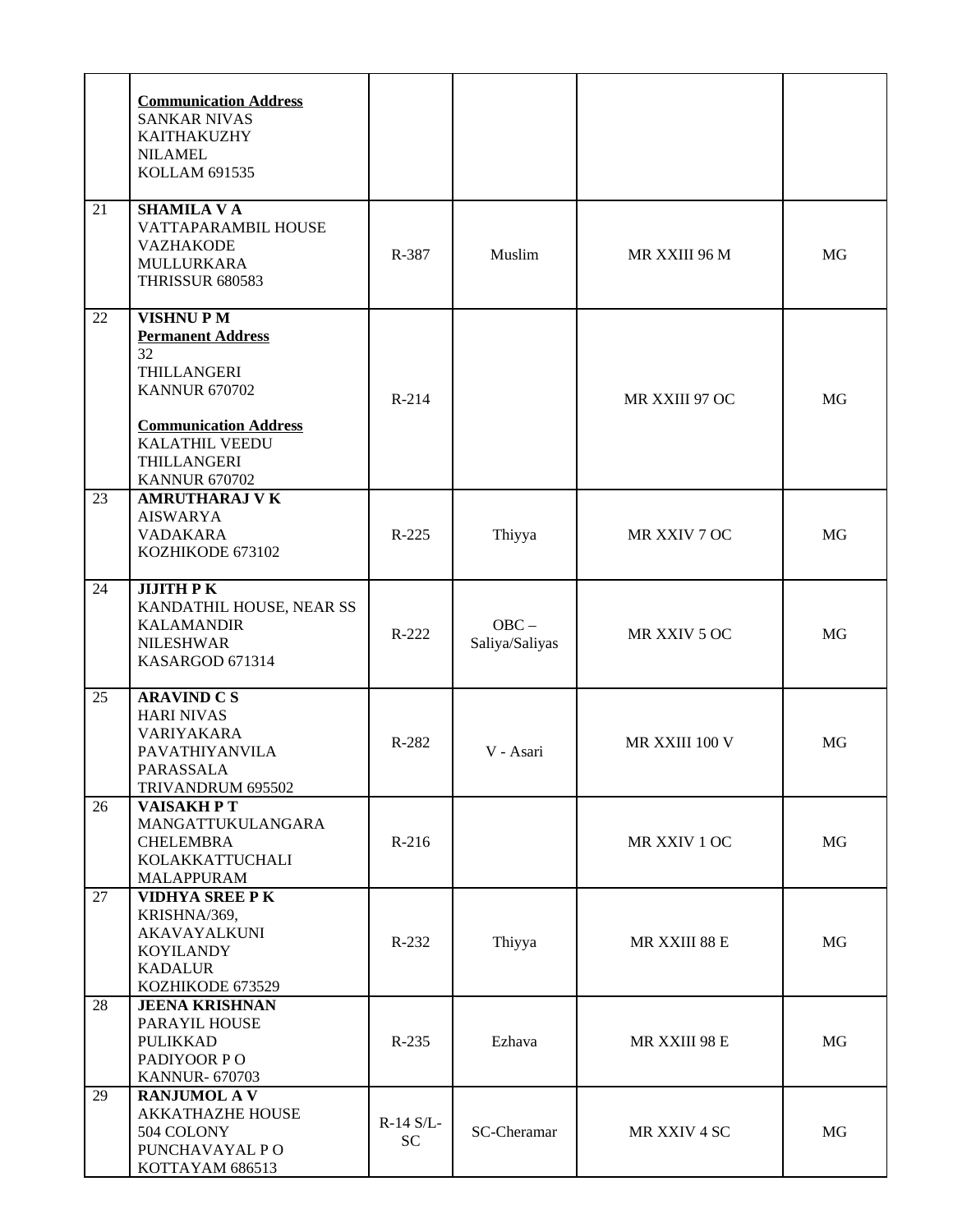| $\overline{30}$ | <b>NEETHU OR</b><br><b>KULANGARA HOUSE</b><br>THANNICHAL<br>MOONNUMUKKU<br>THIRUVANANTHAPURAM                                                                                                                                                                  | $R-226$            | $OBC -$<br>Veerasaivas<br>(Yogis/<br>Yogeeswara) | MR XXIII 90 OBC                                                             | MG           |
|-----------------|----------------------------------------------------------------------------------------------------------------------------------------------------------------------------------------------------------------------------------------------------------------|--------------------|--------------------------------------------------|-----------------------------------------------------------------------------|--------------|
| 31              | <b>LABEEBAMUMTHAZ V</b><br>VATTAMANNATHODI HOUSE<br><b>KOOTTIL</b><br>MALAPPURAM 679324                                                                                                                                                                        | R-403              | Muslim                                           | MR XXIV 6 M                                                                 | MG           |
| 32              | <b>SREYAKP</b><br><b>KRISHNA KRIPA</b><br><b>KAIVELI</b><br>PO KOTTILA<br><b>KANNUR-670334</b>                                                                                                                                                                 | R-236              | Thiyya                                           | MR XXIV 2 E                                                                 | MG           |
| 33              | <b>ASHAVS</b><br>PALAPPALLIL VEEDU<br>NELLIPPARAMPU<br><b>MYLODUPO</b><br><b>KOLLAM</b>                                                                                                                                                                        | R-227              |                                                  | MR XXIV 9 OC                                                                | MG           |
| 34              | <b>SNOJAPK</b><br><b>Permanent Address</b><br>PUTHIYARAKKAL VEEDU,<br><b>RAYONS QUARTERS</b><br><b>NUMBER 30</b><br>CHELAMATTAM<br><b>OKKAL</b><br>ERNAKULAM 683550<br><b>Communication Address</b><br>KANJIRAMPARAYIL<br>SOUTH VAZHAKULAM<br>ERNAKULAM 683105 | $R - 7$<br>$DA-HI$ | DA-HI                                            | NJD Compensation to 834th<br>DA-HI advised on 03.12.2020<br>now satisfied   | Kannur       |
| 35              | <b>AKSHARA C</b><br>THAYYULLATHIL<br>PUTHUPPANAM<br>KOZHIKODE 673105                                                                                                                                                                                           | $R-5$<br>$DA - LV$ | DA-LV                                            | NJD Compensation to 1101th<br>DA-LV advised on<br>03.12.2020 now satisfied. | Kannur       |
| 36              | <b>MANJUMV</b><br>LEELA MANY BHAVAN<br><b>ST JUDE NAGAR</b><br>PERUKAVU PO<br>THIRUVANANTHAPURAM<br>695573                                                                                                                                                     | R-791              | <b>Latin Catholics</b>                           | MR XXIV 8 LC TPO now<br>satisfied                                           | <b>SSUS</b>  |
| 37              | <b>AMRUTHA C</b><br><b>AMAL BHAVAN</b><br><b>OYUR</b><br>OYUR O I<br><b>KOLLAM</b>                                                                                                                                                                             | $R-243$            | OBC - Chetty                                     | MR XXIV 10 OBC                                                              | Kannur       |
| 38              | <b>RENJUSHA J NAIR</b><br><b>JAYAVIHAR</b><br><b>KANNAMATHULANE</b><br>KACHANI KARAKULAM<br>TRIVANDRUM 695564                                                                                                                                                  | $R-228$            |                                                  | MR XXIV 11 OC                                                               | Kannur       |
| 39              | <b>SARAN KUMAR DEV M</b><br>MUKKADAMANNIL<br><b>ADICHIPPUZHA</b><br>PATHANAMTHITTA 689711                                                                                                                                                                      | $R-15$<br>SL/SC    | $SC - Chernar$                                   | MR XXIV 12 SC                                                               | <b>CUSAT</b> |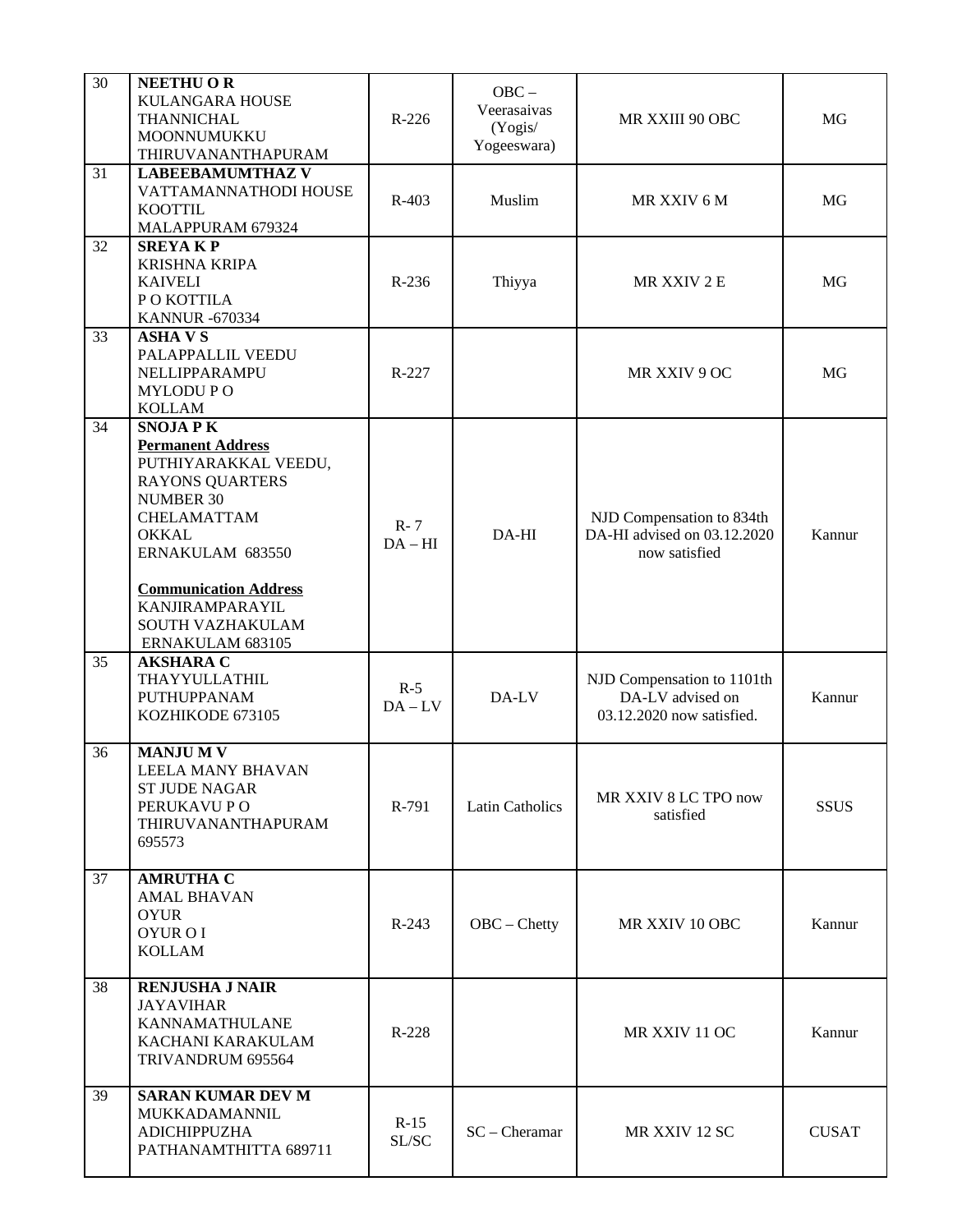| 40 | <b>KESIA SALIMON</b>         |         |         |                              |              |  |
|----|------------------------------|---------|---------|------------------------------|--------------|--|
|    | <b>URUMBIL</b>               |         |         |                              |              |  |
|    | KOOTHATTUKULAM               | R-229   |         | MR XXIV 13 OC                | <b>CUSAT</b> |  |
|    | ERNAKULAM 686662             |         |         |                              |              |  |
| 41 | <b>VINEETH P</b>             |         |         |                              |              |  |
|    | POTTATHIL HOUSE              |         |         |                              |              |  |
|    | <b>PUTTEKKAD</b>             | $R-237$ | Thiyya  | MR XXIV 14 E                 | Calicut      |  |
|    |                              |         |         |                              |              |  |
|    | <b>FEROKE</b>                |         |         |                              |              |  |
|    | KOZHIKODE 673631             |         |         |                              |              |  |
| 42 | <b>SANDEEP JANS</b>          |         |         |                              |              |  |
|    | <b>Permanent Address</b>     |         |         |                              |              |  |
|    | <b>MANIMALA</b>              |         |         |                              |              |  |
|    | <b>PALA</b>                  |         |         |                              |              |  |
|    | PADINJATTINKARA              |         |         |                              |              |  |
|    | KOTTAYAM - 686571            |         |         |                              |              |  |
|    |                              | R-230   |         | MR XXIV 15 OC                | MG           |  |
|    | <b>Communication Address</b> |         |         |                              |              |  |
|    |                              |         |         |                              |              |  |
|    | MANIMALA(H)                  |         |         |                              |              |  |
|    | PADINJATTINKARA PO           |         |         |                              |              |  |
|    | KOTTAYAM                     |         |         |                              |              |  |
|    | KADAPLAMATTOM 686571         |         |         |                              |              |  |
| 43 | <b>SAFEERA KP</b>            |         |         |                              |              |  |
|    | KOLLAPARAMBAN HOUSE          | R-422   | Mappila | MR XXIV 16 M                 | MG           |  |
|    | MANJERI NSS COLLEGE ROAD     |         |         |                              |              |  |
|    | MALAPPURAM 676122            |         |         |                              |              |  |
| 44 | <b>MERVIN MATHEW</b>         |         |         |                              |              |  |
|    | 84 KANDATHIL                 |         |         |                              |              |  |
|    | <b>MERVIN VILLA</b>          | R-231   |         | MR XXIV 17 OC                | MG           |  |
|    | <b>ADOOR</b>                 |         |         |                              |              |  |
|    |                              |         |         |                              |              |  |
|    | PATHANAMTHITTA - 691523      |         |         |                              |              |  |
| 45 | <b>MERIN GEORGE</b>          |         |         |                              |              |  |
|    | PULLOLICKAL HOUSE            |         |         |                              |              |  |
|    | <b>KAVANA</b>                | $R-233$ |         | MR XXIV 19 OC                | MG           |  |
|    | VAZHAKULAM PO,               |         |         |                              |              |  |
|    | ERNAKULAM 686670             |         |         |                              |              |  |
| 46 | <b>ELIZABETH BOSY</b>        |         |         |                              |              |  |
|    | <b>KOORAN HOUSE</b>          |         |         | NJD Compensation to MR       |              |  |
|    | POICKATTUSSERY JUNCTION      | R-234   |         | XXI 29 OC advised on         | <b>KVASU</b> |  |
|    | <b>CHENGAMANAD PO</b>        |         |         | 03.12.2020 is now satisfied. |              |  |
|    |                              |         |         |                              |              |  |
|    | ERNAKULAM 683578             |         |         |                              |              |  |
| 47 | <b>KRISHNA PRASAD M R</b>    |         |         | NJD Compensation to          |              |  |
|    | MANHIPRAMBIL HOUSE           | R-238   | Thiyya  | MR XXI 35 OC advised on      | <b>KVASU</b> |  |
|    | THRITHALLUR                  |         |         | 03.12.2020 is now satisfied. |              |  |
|    | <b>THRISSUR</b>              |         |         |                              |              |  |
| 48 | <b>SAYOOJ KP</b>             |         |         |                              |              |  |
|    | KALLUNIRAPARAMBATH           |         |         |                              |              |  |
|    | <b>VATAKARA</b>              |         |         | NJD Compensation to          |              |  |
|    | MEPPAYIL                     | R-240   | Thiyya  | MR XXII 78 E advised on      | <b>KVASU</b> |  |
|    | KOZHIKODE 673104             |         |         | 03.12.2020 is now satisfied. |              |  |
|    |                              |         |         |                              |              |  |
|    |                              |         |         |                              |              |  |
| 49 | <b>ADEELA SHERIEF</b>        |         |         | NJD Compensation to          |              |  |
|    | PUTHEN BUNGLOW               | R-439   | Muslim  | MR XXII 80 M advised on      | <b>KVASU</b> |  |
|    | PATHANAPURAM                 |         |         | 03.12.2020 is now satisfied. |              |  |
|    | <b>KOLLAM</b>                |         |         |                              |              |  |
| 50 | <b>ANJALY JOSE</b>           |         |         |                              |              |  |
|    | KANDANATTIL                  |         |         | NJD Compensation to          |              |  |
|    | <b>KOLAKKAD</b>              | R-239   |         | MR XXII 81 OC advised on     | <b>KVASU</b> |  |
|    | <b>KANNUR 670673</b>         |         |         | 03.12.2020 is now satisfied. |              |  |
|    |                              |         |         |                              |              |  |